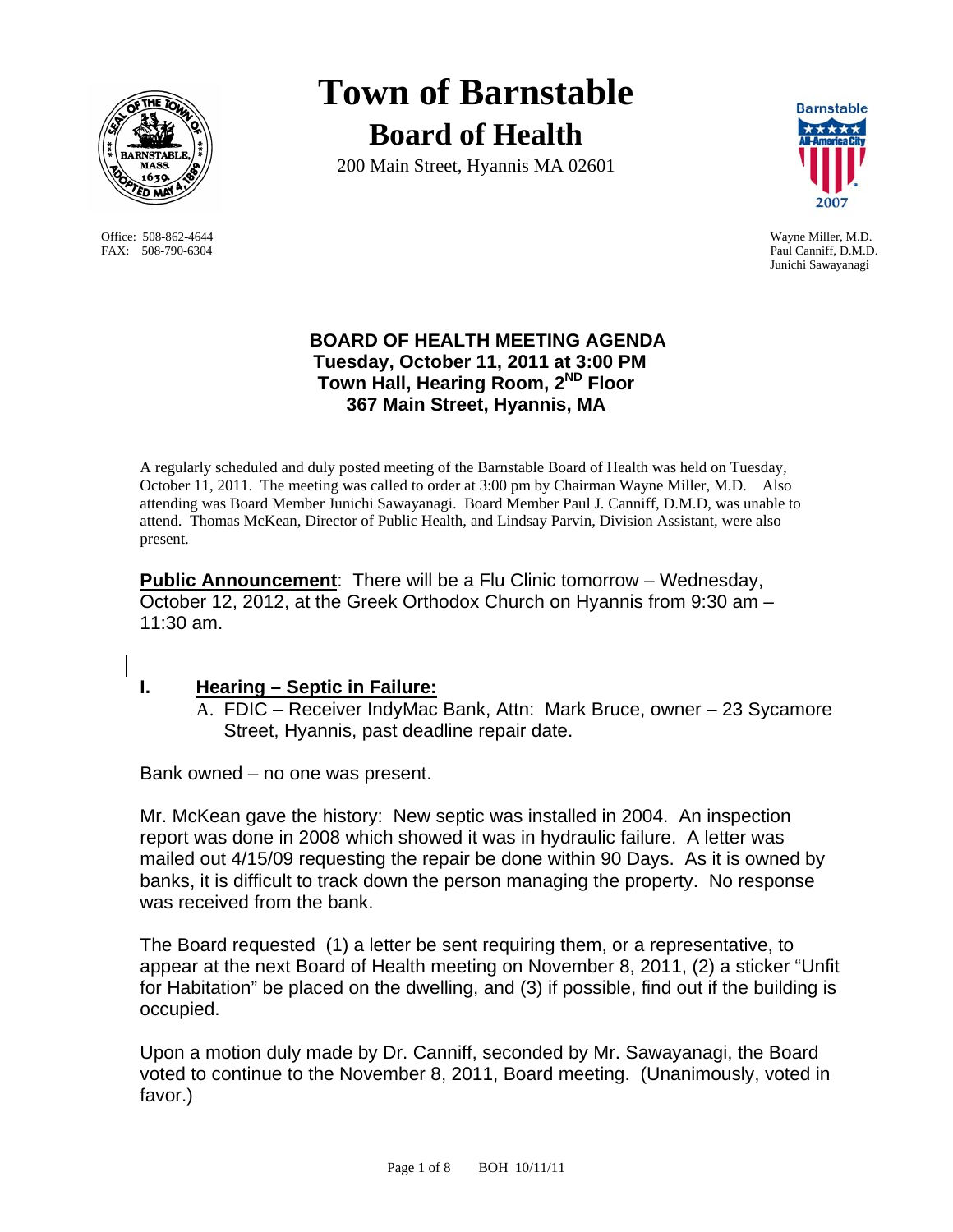B. Wolfram Vedder, Trustee, WVDV Island Ave Realty Trust, owner – 129 Island Avenue, Hyannis, past deadline repair date.

Attorney Theodore Schilling represented Mr. Vedder who was out of town. The first Mr. Vedder had heard of any septic issues was this past weekend.

The prior owner was a bank which had begun addressing the issue of the single cesspool which had apparently resulted in the automatic failure. Stephen Wilson had presented the Board will a plan in April 2009 and the Board approved the variances with the condition of a two bedroom deed restriction. The bank did not notify the new owner of these events.

Upon a motion duly made by Mr. Sawayanagi, seconded by Dr. Canniff, the Board voted to approve a nine-month extension for the septic repair. (Unanimously, voted in favor.)

C. Alan Curtis and Gail Eagan, owners – 204 Washington Avenue, Osterville, past deadline repair date.

No one was present.

The owner had emailed that they were unaware of any failed report until they received our letter to appear before the Board. They asked for an extension to research the issue. They had bought the house in 2005 and were only aware of one septic inspection, which had passed, and it was their understanding that both houses were connected to the same septic system.

Mr. McKean explained that there was an earlier inspection done in 2004 which was for the front house and which showed it in failure. There are some questions to be answered. It's unclear whether the front house is hooked up to the rear, since the water was turned off to the property at the time of inspection in 2005 (the rear house passed). The water was turned back on in April 2011 according to Water Dept.

Upon a motion duly made by Dr. Canniff, seconded by Mr. Sawayanagi, the Board voted to continue this to the November 8, 2011 meeting. The owner will be notified as soon as possible. (Unanimously, voted in favor.)

D. Harold Kearsley, owner – 255 Old Craigville Road, Centerville, past deadline repair date.

The property is currently owned by the Estate of Harold Kearsley. The septic system had failed in 2005. No one had lived there for a while. The water was recently turned back on in July 2011.

Seth Brownell from Vermont was present and explained it was his grandfather's house. It has been on the market for 7 years. No one is living in it. He will be down to work on exterior over the fall and the interior over the winter. The family has set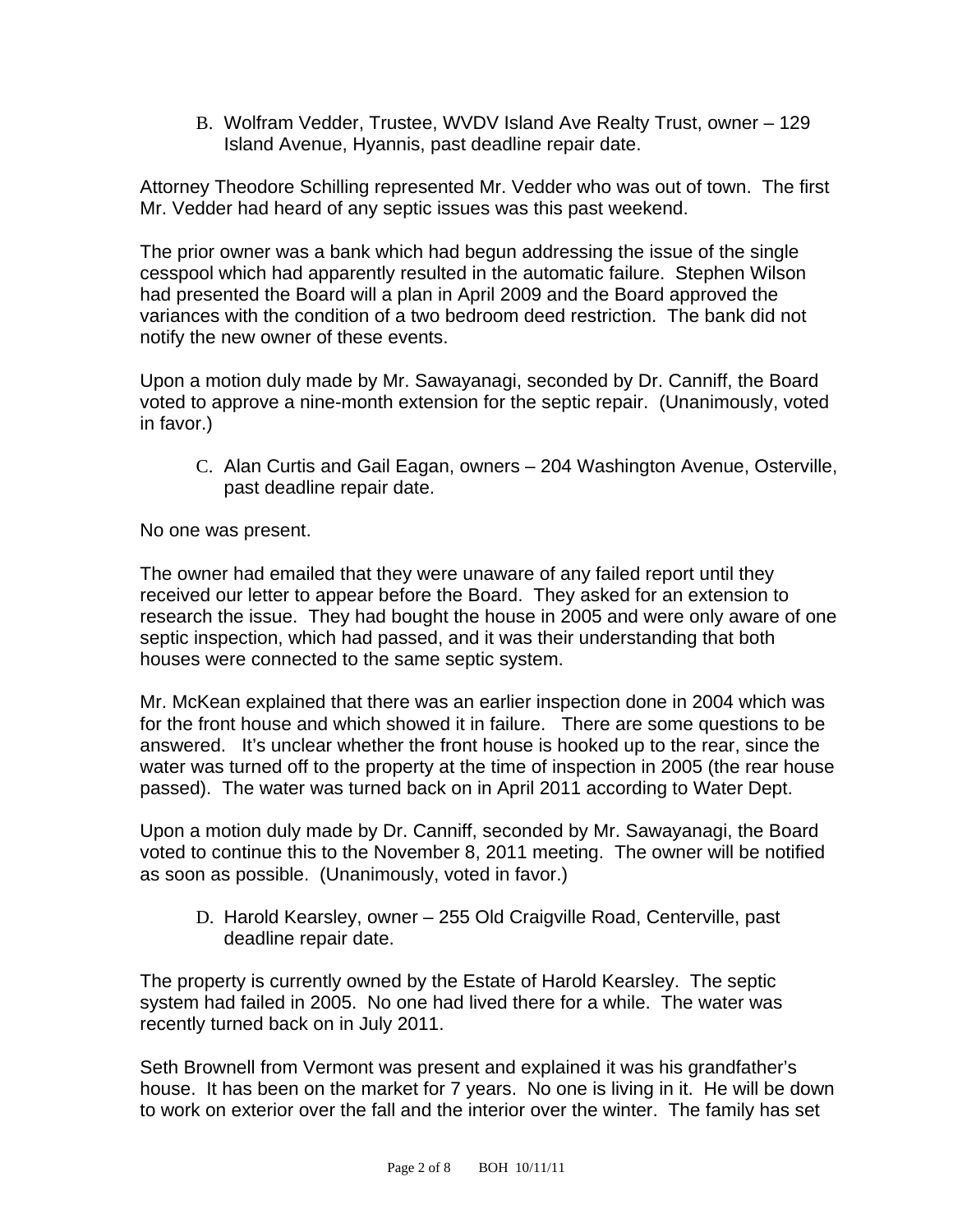funds aside for the septic repair as they plan to install it before selling the house. He expects the septic will be installed during the summer of 2012.

Upon a motion duly made by Dr. Canniff, seconded by Mr. Sawayanagi, the Board voted to approve a 12-month extension on the replacement of the septic system until 10/11/2012. (Unanimously, voted in favor.)

E. Benjamin Canavan, owner -1567 Race Lane, Marstons Mills, past deadline repair date.

Benjamin Canavan was present and had bought the house in 2008. In August 2008, the leach pit had stain lines above the inlet showing it was in failure. Mr. Canavan had moved into the house two years ago and the system has been working fine. He wonders whether the system is actually in failure.

Mr. McKean said the staff does agree that when the failure is based solely on the stain lines, it is hard to be sure whether the system has failed.

Upon a motion duly made by Dr. Miller, seconded by Dr. Canniff, the Board voted to extend the deadline of repair and allow the owner to do a second septic inspection within the next 60 days and a third inspection twelve months from the second inspection. At that time, the Board will look at the results and consider whether the system should be determined as a pass or fail. (Unanimously, voted in favor.)

#### **II. Variances – Septic (New):**

A. Arlene Wilson, A.M. Wilson Associates representing Jay Bergeron and JoAnne Crowley, owners –59 Short Beach Road, Centerville, Map/Parcel 206-034, 6,534 square feet lot, two setback variances.

Arlene Wilson presented her plan for a tight tank to replace the current single cesspool. The property abuts the Centerville River at one point. It is a four bedroom built in 1940. The high ground water over a one month period is approx. 2.25 feet and the ground surface elevation is five feet. This means it is not possible to meet the Town's requirement of four feet of dry, permeable material above ground water.

Arlene explained there is an added problem as the property is located in the DCPC area which requires that all structures built on grade must comply with a 20 feet front yard setback and a 15 feet side yard setback. A structure under this ruling would include any retaining walls so a mounted system is not an alternative. No variances are permitted.

A tight tank is proposed because it is underground and does not have to conform to the front and side yard setbacks. The tight tank would be 78 feet from mean high water which exists on a small sea wall.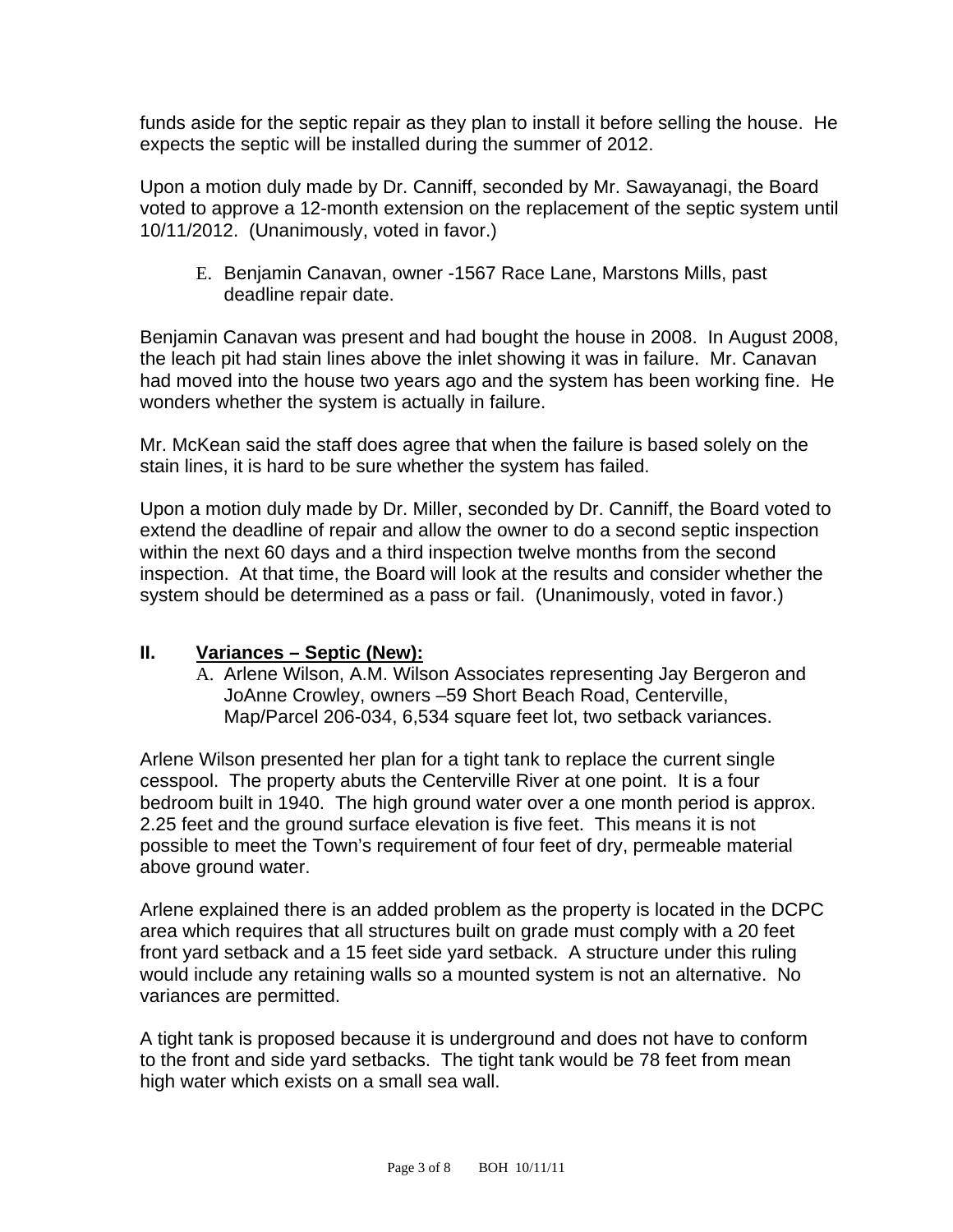Mr. McKean said he and the staff reviewed old plans on file to see if a Title V system could be installed. It appears the ground water level has risen since the previous plans and is now only about 2 feet above grade so a comparison with the old plans is not possible.

The staff also had a question on the bedroom count. A previous plan approved in 2002 was for 3 bedrooms, not 4, and the floor plans submitted appear that the second room identified as a bedroom on the first floor is too small.

Dr. Miller stated that this property is restricted to a 3 bedroom as it is in the Estuary and the DCPC area and can not approve an increase in flow.

In the past, Brian Dudley, DEP, had turned down a tight tank on Short Beach; however, that was prior to the DCPC and now a mounted system is not allowed in the DCPC area.

The Board supports the tight tank plan and acknowledged that it must go to DEP for approval.

Mr. Pinho, the father of James Pinho at 65 Short Beach spoke to the committee. They are in support of the system as it will be an improvement over the cesspool which is probably sitting in ground water. The issue he brought up was that he does not believe the plan is accurate in depicting the cesspool as being on the 59 Short Beach lot. He believes it is six feet over onto his son's lot at 65 Short Beach and they request that when the cesspool is removed that it is completely removed and filled in with clean fill and the lawn repaired similar to the plush lawn which exists now. He also asks that no heavy equipment will be parked or use his son's paved driveway to the left of his house so as not to damage it. Otherwise, they are in support of the plans.

Arlene Wilson said she did not survey the property. Mr. McKean stated that the three plans in the file from three different engineers all show the cesspool on 59 Short Beach.

Ms. Wilson said she'll be happy to investigate and if, indeed, it is on the Pinho's property, the cesspool will be removed to the proper satisfaction.

Upon a motion duly made by Dr. Canniff, seconded by Mr. Sawayanagi, the Board voted to have the plan for a tight tank approved by the DEP with the following conditions: 1) a three-bedroom deed restriction is recorded at the Barnstable Registry of Deeds, 2) a proper copy of the deed restriction is submitted to the Public Health Division and 3) the engineer must share the DEP restrictions placed on the system with the homeowner as the restrictions are mailed to the engineers and not the owners. Prior to obtaining a permit, a signed Operating and Maintenance Contract must be submitted to the Public Health Division. (Unanimously, voted in favor.)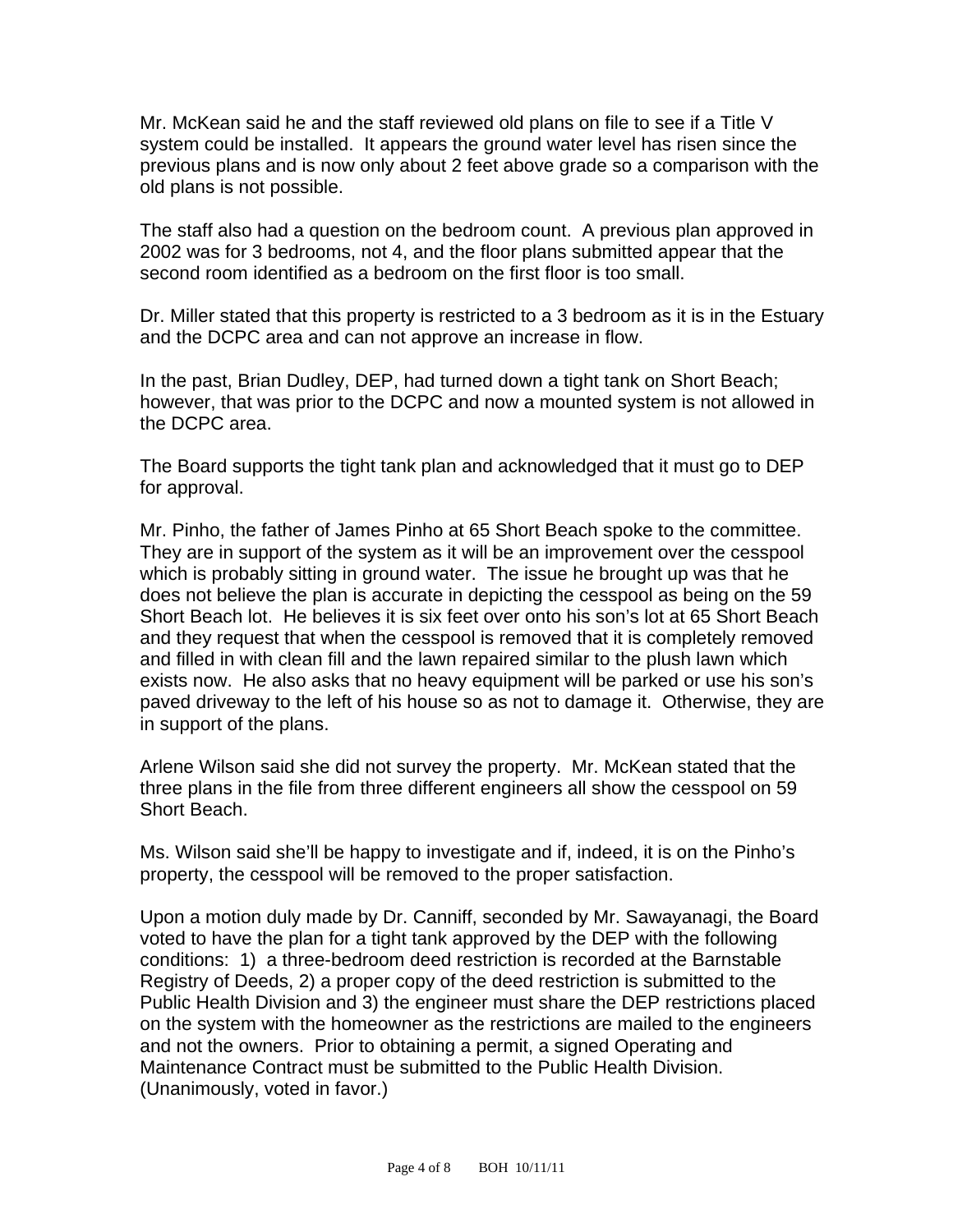An additional note: Arlene Wilson said the owners have been trying to obtain a pier permit for five years. The window to obtain a pier permit is very small and normally, the Health Division can not sign off unless the septic is fine. Arlene asked the Board if it would be possible to have the inspectors sign off on the pier permit now that the Board has reviewed the plans. She said the standard time frame for the State DEP approve for the tight tank would be a minimum of 60 days which would be too long. The Board declined the request. The septic permit must be pulled before the sign-off.

#### **III. Informal Discussion:**

Stephen Wilson representing Christopher Kuhn, owner – 337 South Main Street, Centerville, requesting to utilize open space land as credit to construct a restaurant on a small parcel of land in the salt water estuary. (Continued from discussion in June 2011.)

Stephen Wilson and Christopher Kuhn were present. Stephen said he had checked with Brian Dudley, DEP, for clarification on what constitutes fast food. Brian said that with paper plates and plastic cutlery, it would meet fast food category which would mean a 20 gallon/day flow design.

The new structure would basically be where the existing barn is. The advantage is that they can do the necessary water proofing on the foundation efficiently.

The house on location is a 3 bedroom and the minimum requirement for design flow of a restaurant is 1,000 gallons/day. Mr. Wilson suggests they put in a new system and tie both the house and the restaurant into the same system for a total design from of 1,330 gallons/day.

The anticipated variances will include setback to property and the foundation of the new building. The existing house has a dug-out cellar and the rest of it is crawl space. The new leaching system will be about 20 feet from the crawl space. A grease trap variance will be requested as there is no dishwasher and using paper/plastic in the food establishment.

They would be in need of setback variances from wetlands for (1) the SAS and (2) the septic tank and pump chambers. The components would be about 75 feet from wetlands. Also, as discussed in June, they are still willing to do a set of Deed Restrictions for this property and 49 Weaver Rd (which has a lot of acreage to it) in such a fashion which would limit the total flow of both properties to an amount less than what would be allowed if each property was viewed separately. This would be a trade-off they are willing to do.)

They would keep the house out front and put a bar around back. Zoning would allow this because this is not a residential zone. This is a new zone established within the past year. Mr. McKean said he understands that Growth Management's requirement for this zone is that it must be a sit-down restaurant. Mr. Kuhn said it would be a "sit-down" restaurant and Brian Dudley had said that the DEP is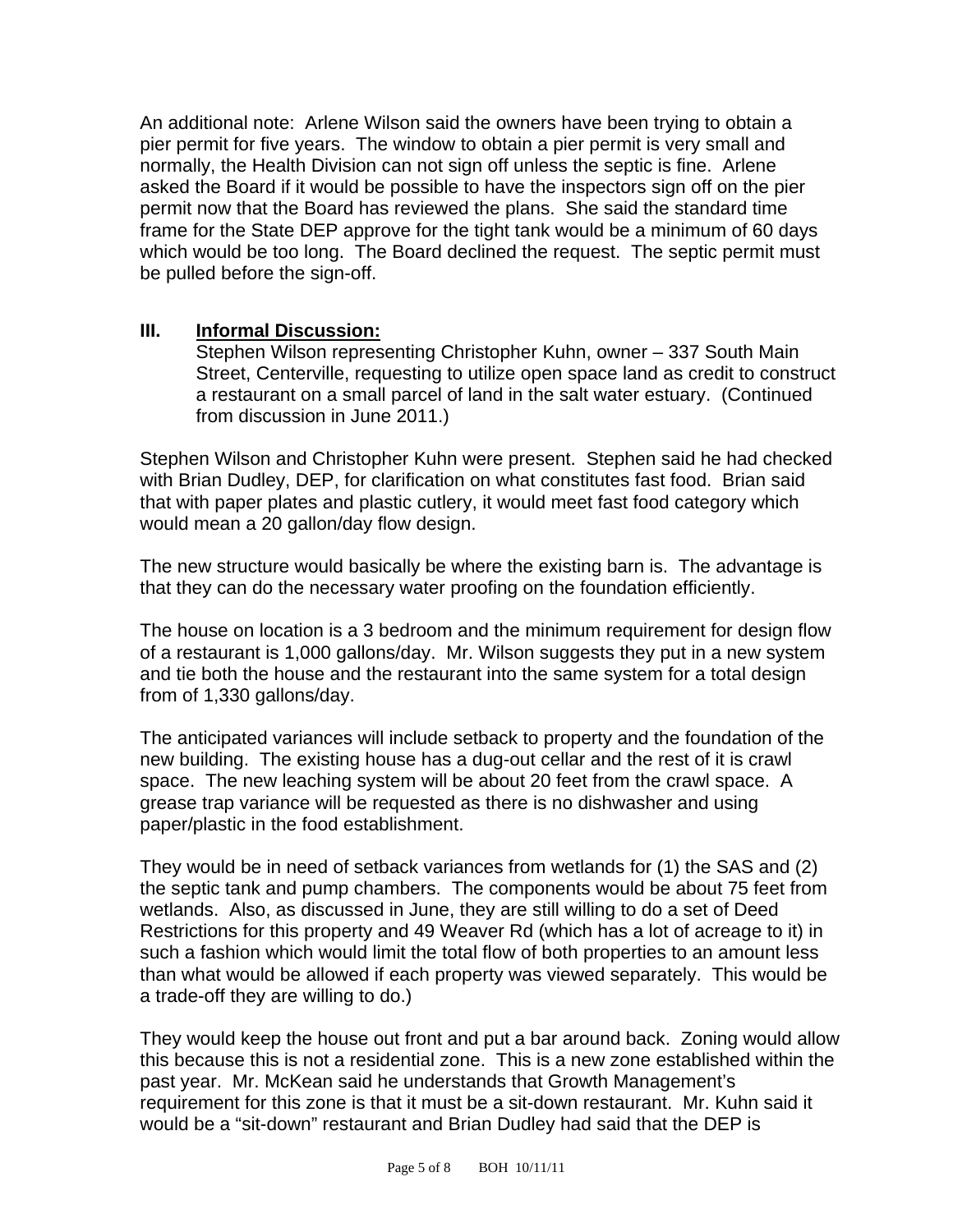expanding what is categorized as fast food and this would be categorized as one because of the disposable serving ware.

Dr. Miller questioned whether the 440 regulation allows for a trade-off to be used. Mr. Wilson provided a copy of the regulation and it did have included that it allows trade-offs.

Mr. McKean stated a concern was that the trade-off from 49 Weaver appears to be from wetlands. Mr. Kuhn acknowledged that roughly 6 acres of the 9.6 acres is wetlands. He also said the wetlands is actually an old cranberry bog with is very overgrown and was abandoned 25-30 years ago.

Dan Ojala, Down Cape Engineering, offered the information that the DEP will not look at open water as part of trade-offs but they will however, look at wetlands for trade-offs. He added the Cape Cod Commissions do not look at wetlands, but DEP does.

Mr. Wilson acknowledged this is still in the discussion phase. They have other regulatory groups to check with.

The Board's comment was that the amount needed for the trade-off is 1,000 gallons/day and with the 3  $\frac{1}{2}$  acres of upland, using the 440 regulation rule, they would have the necessary flow available for the trade-off.

The Board also asked them to keep the Board posted on their progress because the Board would like to do a site visit to the properties once the progress is further along. The owner said he is looking to serve fried food and run a restaurant similar to Cooke's Restaurant. He will keep the Board posted on the progress.

#### **IV. Discussion – Town Sewer:**

Mark Ells, Director of Department of Public Works, will give update on DPW sewer availability.

Roger Parsons, new Town Engineer, introduced himself and is filling in for Mark Ells.

Mr. Parsons summarized the H1 sewer area which serves the east and west of Stewart's Creek. The east and west sides are currently on a similar schedule where all the pipes have been installed and tested. There are still some technical features which have to be completed. The target for paving the east side is this fall provided the technical issues are completed. The pump station is on the west side of Stewart's Creek. They are ordering the 30 grinder pumps at one bulk rate. There are some outstanding issues with some individual grinder pumps and they are developing a program for the ongoing maintenance of the grinder pumps. The goal is to be hooked up by the end of the year.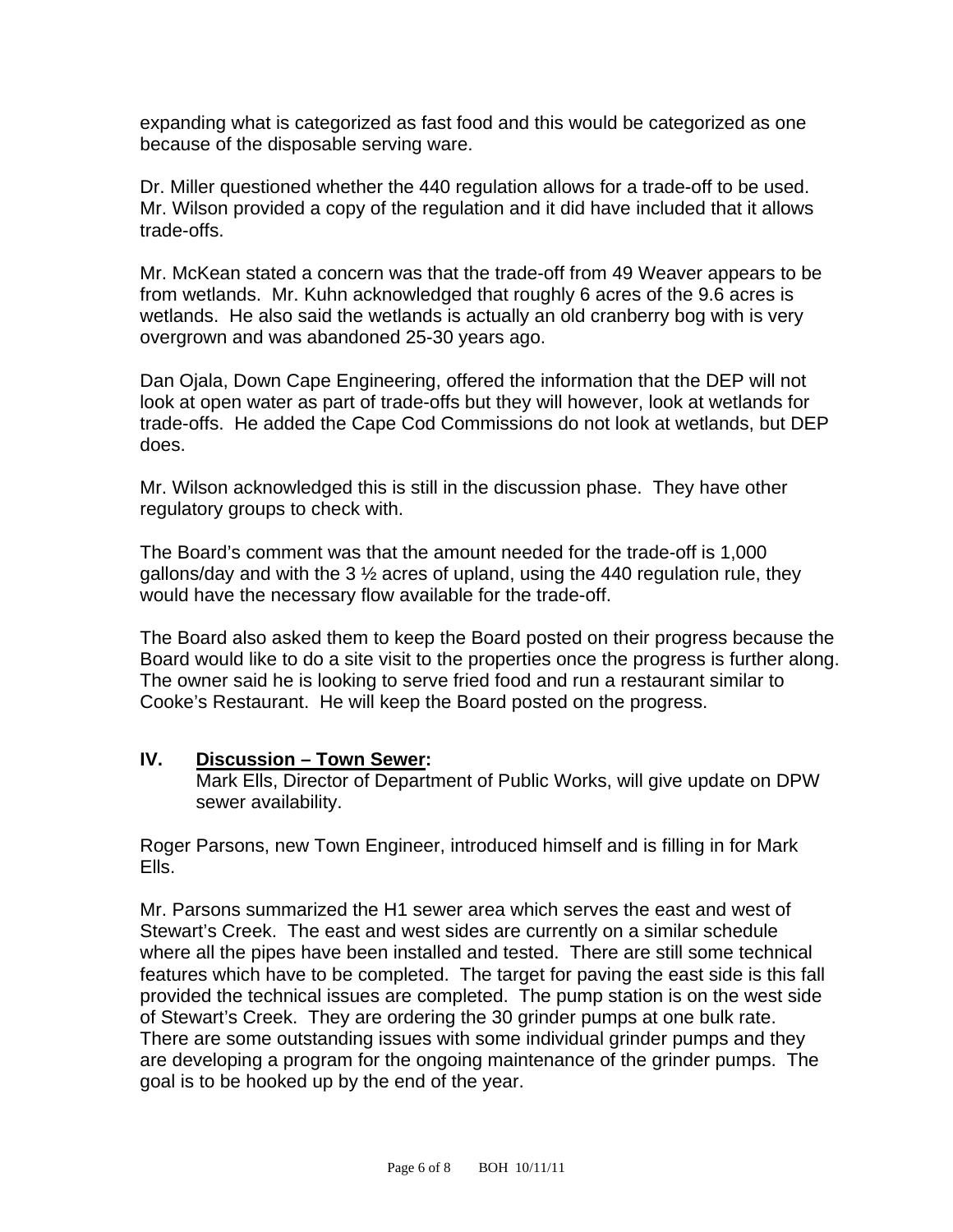Roger will keep the Health Division informed of the time frame of when to send out the letters requesting hooking up. Mr. McKean mentioned that once the letters a sent requesting hooking up, regular reporting to the Health Division will be necessary to keep the Health Division informed with who has and has not connected – possibly, once every 6 or 12 months. Dr. Canniff said Mark Milne has estimated the betterment at \$8,300 which is a very good price. Mr. McKean has spoken with Kendall Ayer to keep him informed that people will be applying for loans to hook up to sewer. The Board also said they will be willing to facilitate the process by adding monthly meetings for the sewer connection hearings, if necessary.

# **V. Variance – Food (Cont.):**

Mario Mariani representing Pain D'Avignon Café – 15 Hinckley Road, Hyannis, outdoor dining, follow-up on air curtain variance granted March 2011.

No one was present.

Mr. McKean stated that there have not been any complaints or issues with flying insects or rodents. The health inspectors did inspect the location and said the air curtains were installed. Mr. McKean said air curtains have been proven to be at least 80% effective. They are apparently working fine.

Dr. Miller asked that we call Mr. Mariani and ask him to supply a written statement that he has not had any complaints so that we have something in the files to document this.

# **VI. Variance – Food (New):**

Down Cape Engineering representing CTS Fiduciary, LLC, owner – 655 Route 132, Hyannis, Map/Parcel 311-008, grease trap variance.

Dan Ojala, Down Cape Engineering, presented the plan which would be located at the end unit at the Christmas Tree Plaza. The owner is looking at putting in a coffee shop there. The property is on town sewer and a grease trap variance is requested.

Mr. McKean said that the submitted menu is large; however, it states that the food is not prepared on the premise so it will not create a lot of grease. Mr. Ojala clarified that they will be preparing some sandwiches at the location but there will not be any baking on the premises. Also, they will have a Big Dipper Device which skims the grease off and is very effective.

Mr. Sawayanagi asked about the toilet facilities and the outdoor dining. There are two bathrooms proposed. The outdoor dining would be a separate issue. Mr. Ojala is not involved in that. Mr. Ojala said he will mention to the owners that if they have outside dining, the Board would need them to install air curtains.